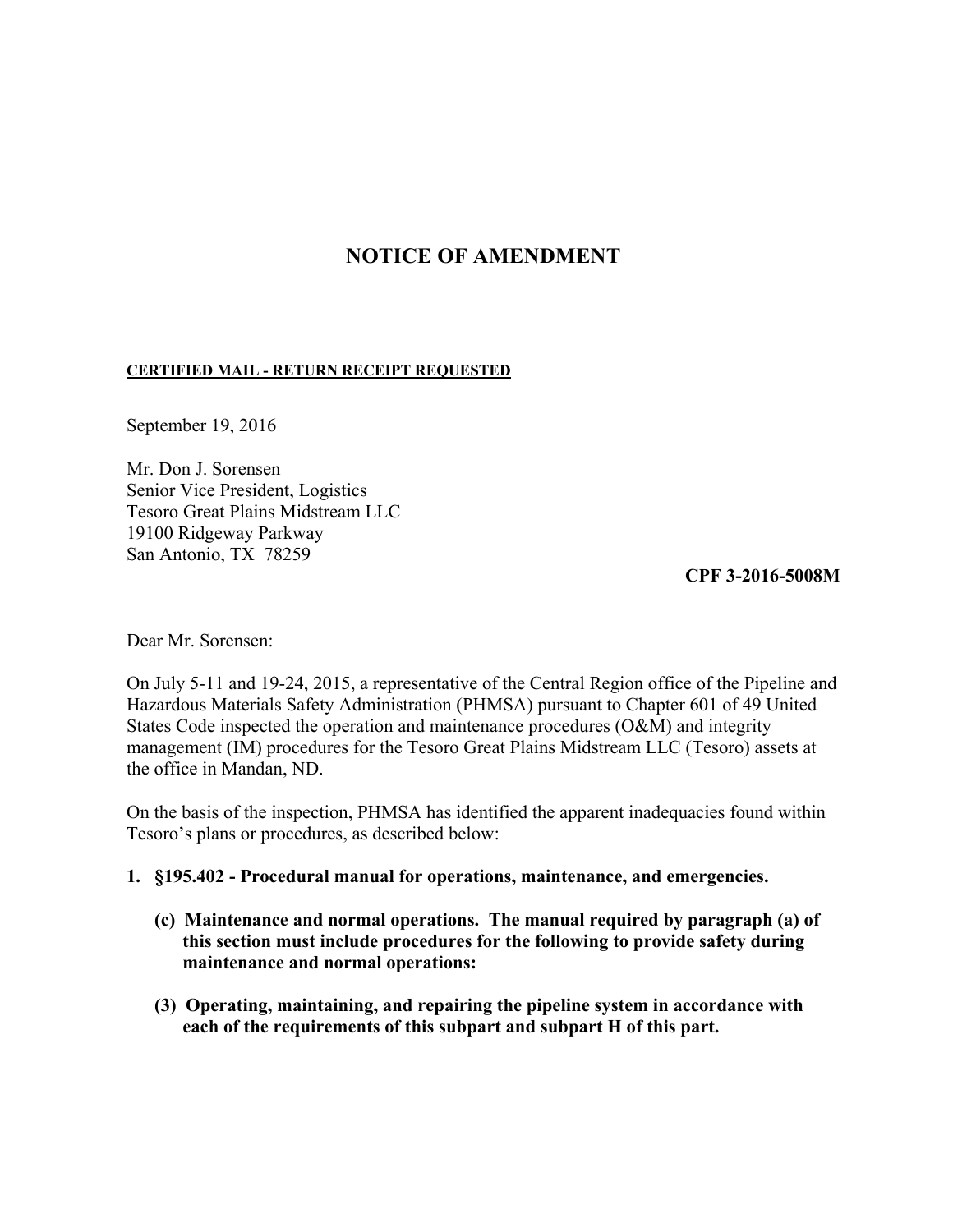#### **§195.403 Emergency Response Training.**

## **(a) Each operator shall establish and conduct a continuing training program to instruct emergency response personnel to:**

## **(1) Carry out the emergency procedures established under 195.402 that relate to their assignments;**

The procedures located in Section 2.2.3 contain the training requirements for the emergency plan. However, this is a restatement of the Part 195 code and is inadequate. Tesoro utilizes a Safety training matrix, which will be incorporated into the Safety Plan and was not referenced in the O&M. Additionally, procedures did not mention that table top drills will be used to meet the requirements of the emergency training as well which is what Tesoro personnel do.

## **2. §195.402(c)(3) - See above**

 **§195.403 Emergency Response Training.** 

**(a) Each operator shall establish and conduct a continuing training program to instruct emergency response personnel to:** 

## **(4) Take steps necessary to control any accidental release of hazardous liquid or carbon dioxide and to minimize the potential for fire, explosion, toxicity, or environmental damage;**

The procedures located in Section 2.2.3; Number 7 are inadequate because they did not reflect what Tesoro does to satisfy the requirement. The procedures did not indicate the use of table top drills and did not reference the training matrix. The matrix indicates that this requirement will be addressed in the mandatory reading of the emergency plan and a face to face training session.

## **3. §195.402(c)(3) - See above**

**§195.422 Pipeline Repairs. (b) No operator may use any pipe, valve, or fitting, for replacement in repairing pipeline facilities, unless it is designed and constructed as required by this part.** 

#### **§195.214 Welding procedures**

#### **(b) Each welding procedure must be recorded in detail, including the results of the qualifying tests. This record must be retained and followed whenever the procedure is used.**

The procedure was inadequate because Procedure 6.6.1 did not reference the PCS binder 4 of 8 Section 3.05 which contains the detailed welding procedures and Procedure Qualifying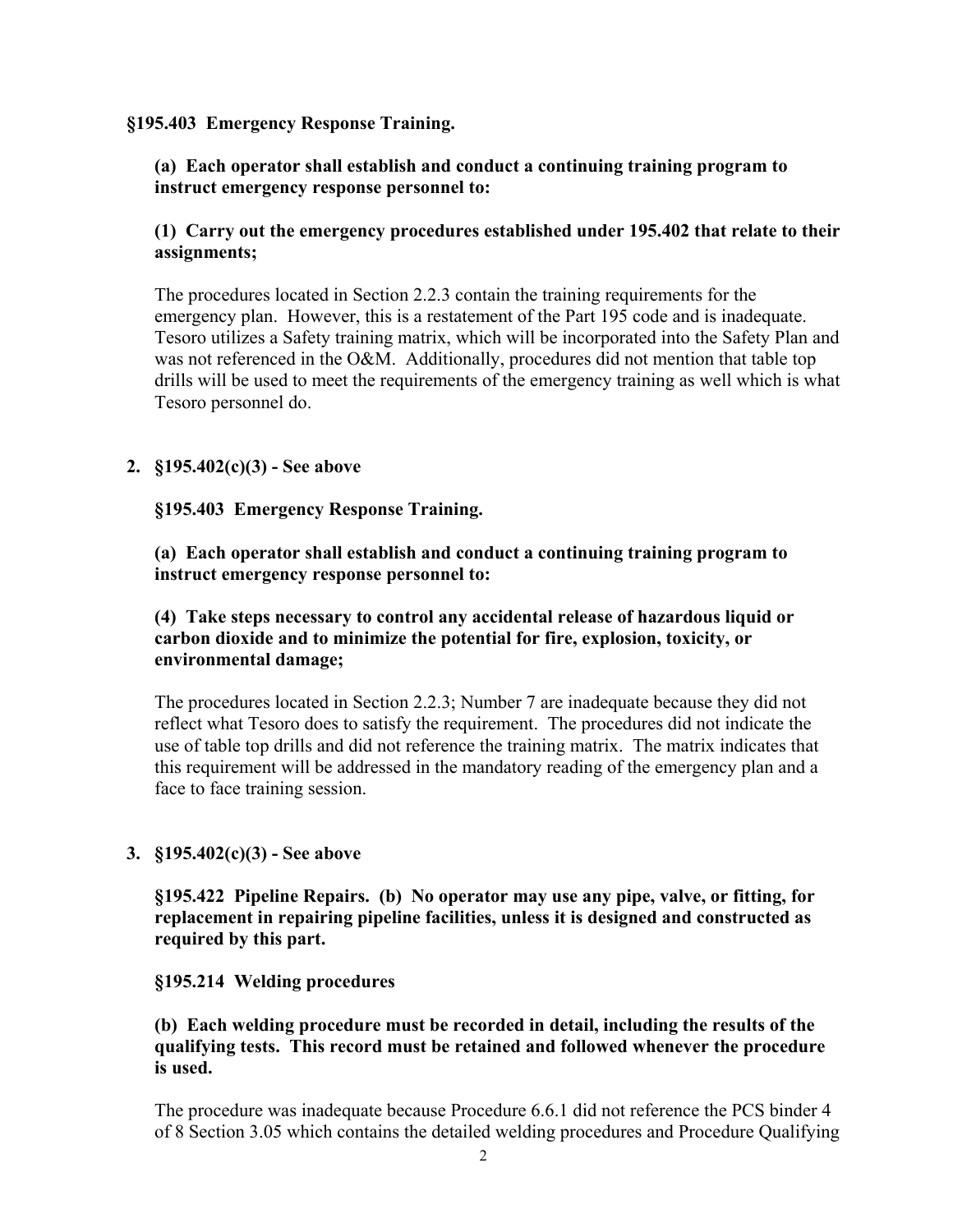Records (PQR). It was also noted that in Section 7.2 of the O&M for welding a sleeve, the procedure may be incorrect. It indicates that a low-hydrogen 6010 electrode will be used. A 6010 electrode is cellulosic coated (not low hydrogen) and is typically not used for fillet welding a repair sleeve to the carrier pipe.

## **4. §195.402(c)(3) - See above**

 **§195.422 Pipeline Repairs. (b) No operator may use any pipe, valve, or fitting, for replacement in repairing pipeline facilities, unless it is designed and constructed as required by this part.** 

### **195.226 Welding: Arc burns.**

### **(a) Each arc burn must be repaired.**

The procedure for repair of an arc burn in section 6.6.4 was inadequate because there was not enough information about how to check and repair arc burns. Currently, the procedure is mostly a restatement of the Part 195 code.

### **5. §195.402(c)(3) - See above**

**§195.422 Pipeline Repairs. (b) No operator may use any pipe, valve, or fitting, for replacement in repairing pipeline facilities, unless it is designed and constructed as required by this part.** 

**§195.234 Welds: Nondestructive testing. (b) Any nondestructive testing of welds must be performed-** 

#### **(1) In accordance with a written set of procedures for nondestructive testing;**

The procedure in section 6.6 was inadequate because it did not reference the PCS Binder 4 of 8 Section 3.04 which specifies the company procedures and training required from the NDT contractor.

## **6. §195.402(c)(3) - See above**

**§195.422 Pipeline Repairs. (b) No operator may use any pipe, valve, or fitting, for replacement in repairing pipeline facilities, unless it is designed and constructed as required by this part.** 

**§195.234 Welds: Nondestructive testing. (b) Any nondestructive testing of welds must be performed-** 

**(2) With personnel that have been trained in the established procedures and in the use of the equipment employed in the testing.**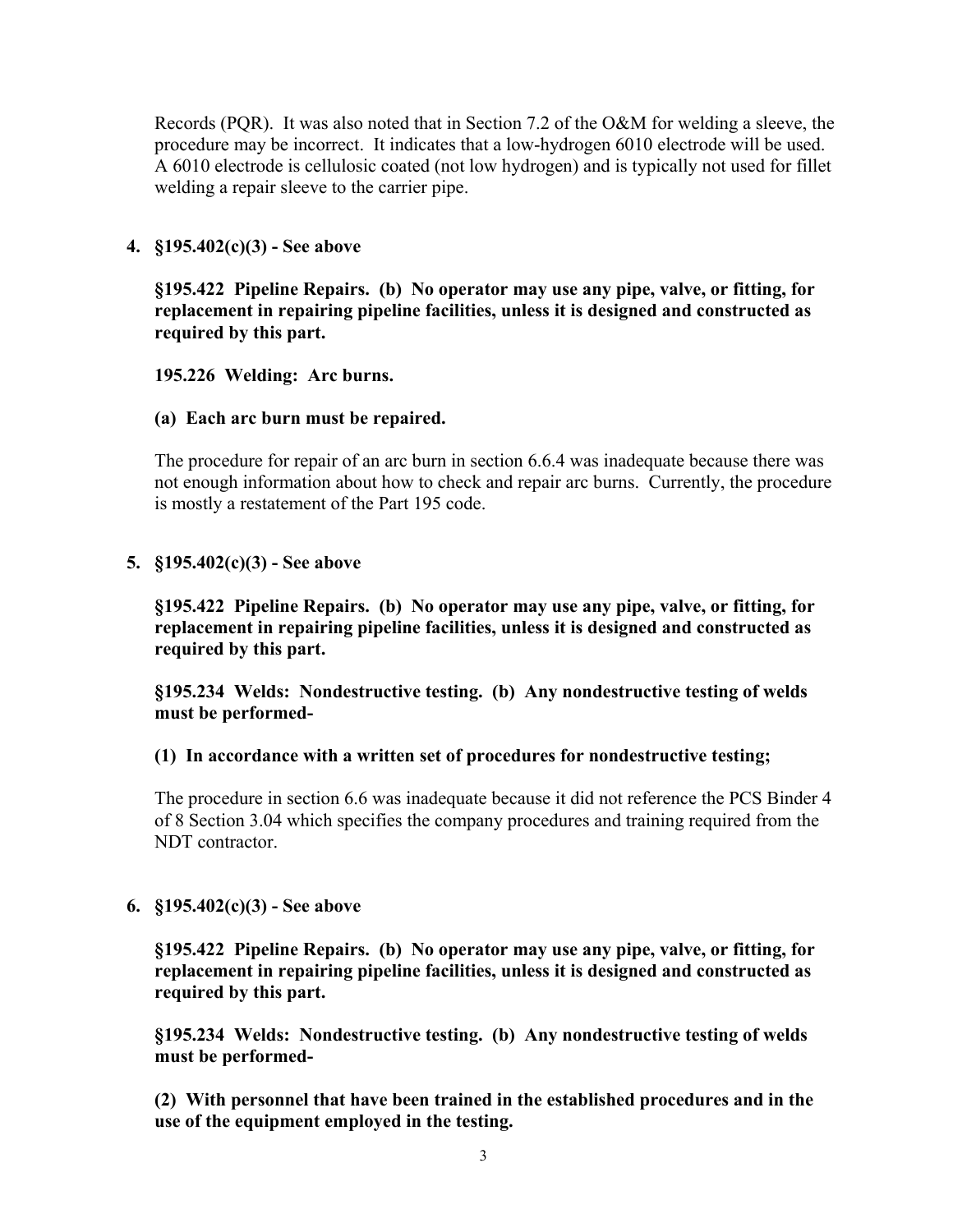The procedure was inadequate because it did not reference PCS Binder 4 of 8 Section 3.04 - Paragraph 3.1 – which requires all contractors to be ASNT certified.

## **7. §195.402(c)(3) - See above**

## **§195.424 Pipe movement.**

## **(a) No operator may move any line pipe, unless the pressure in the line section involved is reduced to not more than 50 percent of the maximum operating pressure.**

The procedure for pipe movement in Section 2.18.2 was inadequate because it was a restatement of the regulations. The procedure did not indicate that a more detailed procedure will be developed prior to performing a line lowering project.

## **8. §195.402(c)(3) - See above**

## **§195.428 Overpressure safety devices and overfill protection systems**

**(a) Except as provided in paragraph (b) of this section, each operator shall, at intervals not exceeding 15 months, but at least once each calendar year, or in the case of pipelines used to carry highly volatile liquids, at intervals not to exceed 7½ months, but at least twice each calendar year, inspect and test each pressure limiting device, relief valve, pressure regulator, or other item of pressure control equipment to determine that it is functioning properly, is in good mechanical condition, and is adequate from the standpoint of capacity and reliability of operation for the service in which it is used.** 

 The procedure was inadequate because it did not detail in Section 2.11.4 - Pressure Control, the actual procedures for inspecting the ESD valves, the high pressure shut downs at Watford City Receipt, and the thermal or manifold reliefs. If procedures to inspect these devices are not included in the O&M, then Tesoro should reference those procedures that are described elsewhere.

## **9. §195.402(c)(3) - See above**

## **§195.428 Overpressure safety devices and overfill protection systems**

## **(d) After October 2, 2000, the requirements of paragraphs (a) and (b) of this section for inspection and testing of pressure control equipment apply to the inspection and testing of overfill protection systems.**

 The procedures in section 2.19.10.4 were inadequate because they did not address inspection and testing of over-fill protection devices on the breakout tanks.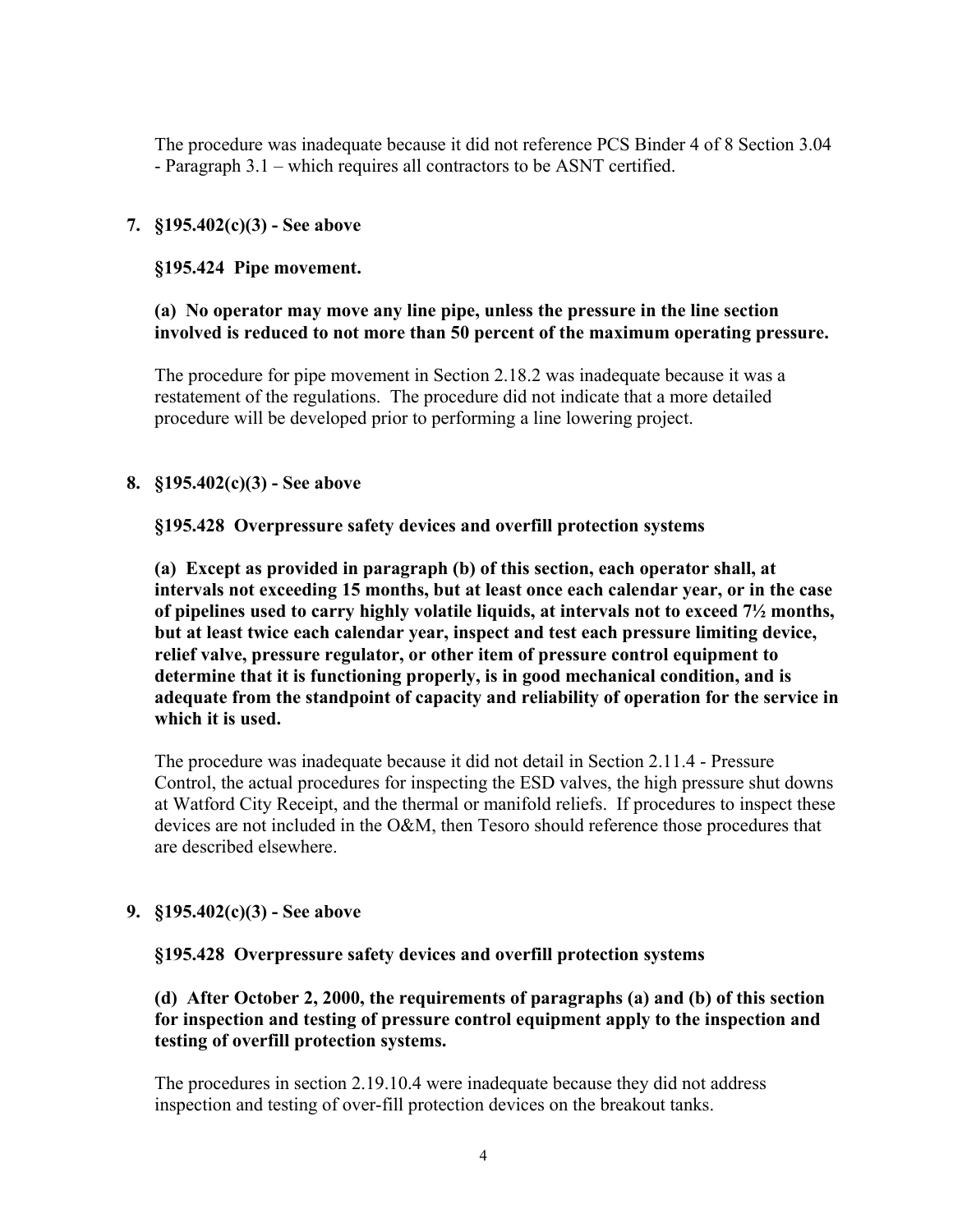#### **10. §195.402(c)(3) - See above**

**§195.432 Inspection of in-service breakout tanks.** 

**(b) Each operator must inspect the physical integrity of in-service atmospheric and low-pressure steel above-ground breakout tanks according to API Std 653 (except section 6.4.3, Alternative Internal Inspection Interval) (incorporated by reference, see §195.3). However, if structural conditions prevent access to the tank bottom, its integrity may be assessed according to a plan included in the operations and maintenance manual under §195.402(c)(3). The risk- based internal inspection procedures in API Std 653, section 6.4.3 cannot be used to determine the internal inspection interval.** 

The procedure for breakout tanks located in Section 2.19.10.4 did not include procedures to do the external ultrasonic (UT) 5 year inspection or the out of service inspections.

### **11. §195.402(c)(3) - See above**

#### **§195.440 Public awareness**

**(a) Each pipeline operator must develop and implement a written continuing public education program that follows the guidance provided in the American Petroleum Institute's (API) Recommended Practice (RP) 1162 (IBR, see § 195.3).** 

#### **Section 9–Evaluation of API RP 1162 indicates:**

**The purpose of the evaluation of the public awareness program is to:** 

- **assess whether the current program is effective in achieving the objectives for operator public awareness programs as defined in 5.1 of this RP,**
- **provide the operator with information to determine whether program changes may be warranted.**

**The program evaluation should:** 

- **pre-test effectiveness of materials,**
- **assess program implementation,**
- **measure program effectiveness.**

The procedure for evaluating program effectiveness in the Public Awareness Plan in section 1.9.3 did not indicate who was going to conduct the effectiveness evaluation. The procedures are complete on what is evaluated, but discussion with Tesoro personnel found they utilize a third party to conduct the evaluation.

#### **12. §195.402(c)(3) - See above**

#### **§195.440 Public awareness**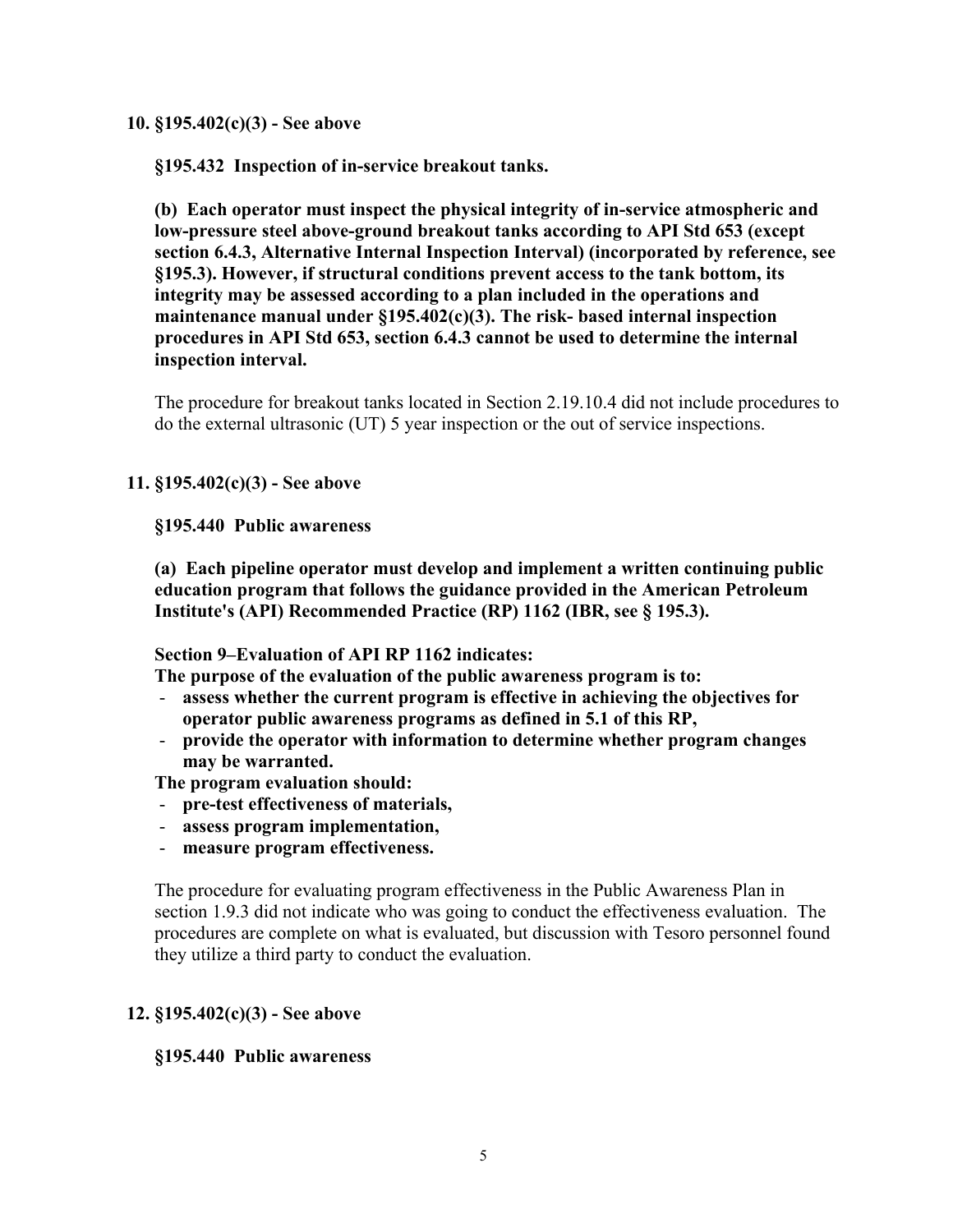## **(g) The program must be conducted in English and in other languages commonly understood by a significant number and concentration of the non-English speaking population in the operator's area.**

Tesoro's procedure for determining the concentration of the non-English speaking population in the areas they traverse was inadequate because it did not describe how Tesoro determines the threshold of 10%. In Section 1.6 of the Public Awareness Plan, the procedure indicates that if the population of non-English speakers exceeds 10% of the entire population, then a second language should be published. However, the procedures did not provide guidance on how personnel can verify if the non-English speaking population exceeds the 10%.

## **13. §195.402(c)(3) - See above**

## **§195.442 Damage Prevention Program**

**(c) The damage prevention program required by paragraph (a) of this section must, at a minimum:** 

**(6) Provide as follows for inspection of pipelines that an operator has reason to believe could be damaged by excavation activities:** 

#### **(ii) In the case of blasting, any inspection must include leakage surveys.**

The procedure for leak surveying the line after blasting was inadequate because it was just a restatement of the regulations. The procedure did not provide any detail for Tesoro personnel to ensure the integrity of their line during and after blasting has occurred.

#### **14. §195.402(c)(3) - See above**

 **§195.452 Pipeline integrity management in high consequence areas.** 

 **(l) What records must an operator keep to demonstrate compliance?—** 

 **(1) An operator must maintain, for the useful life of the pipeline, records that demonstrate compliance with the requirements of this subpart. At a minimum, an operator must maintain the following records for review during an inspection:** 

 **(i) A written integrity management program in accordance with paragraph (b) of this section.** 

 **(ii) Documents to support the decisions and analyses, including any modifications, justifications, deviations and determinations made, variances, and actions taken, to implement and evaluate each element of the integrity management program listed in paragraph (f) of this section.**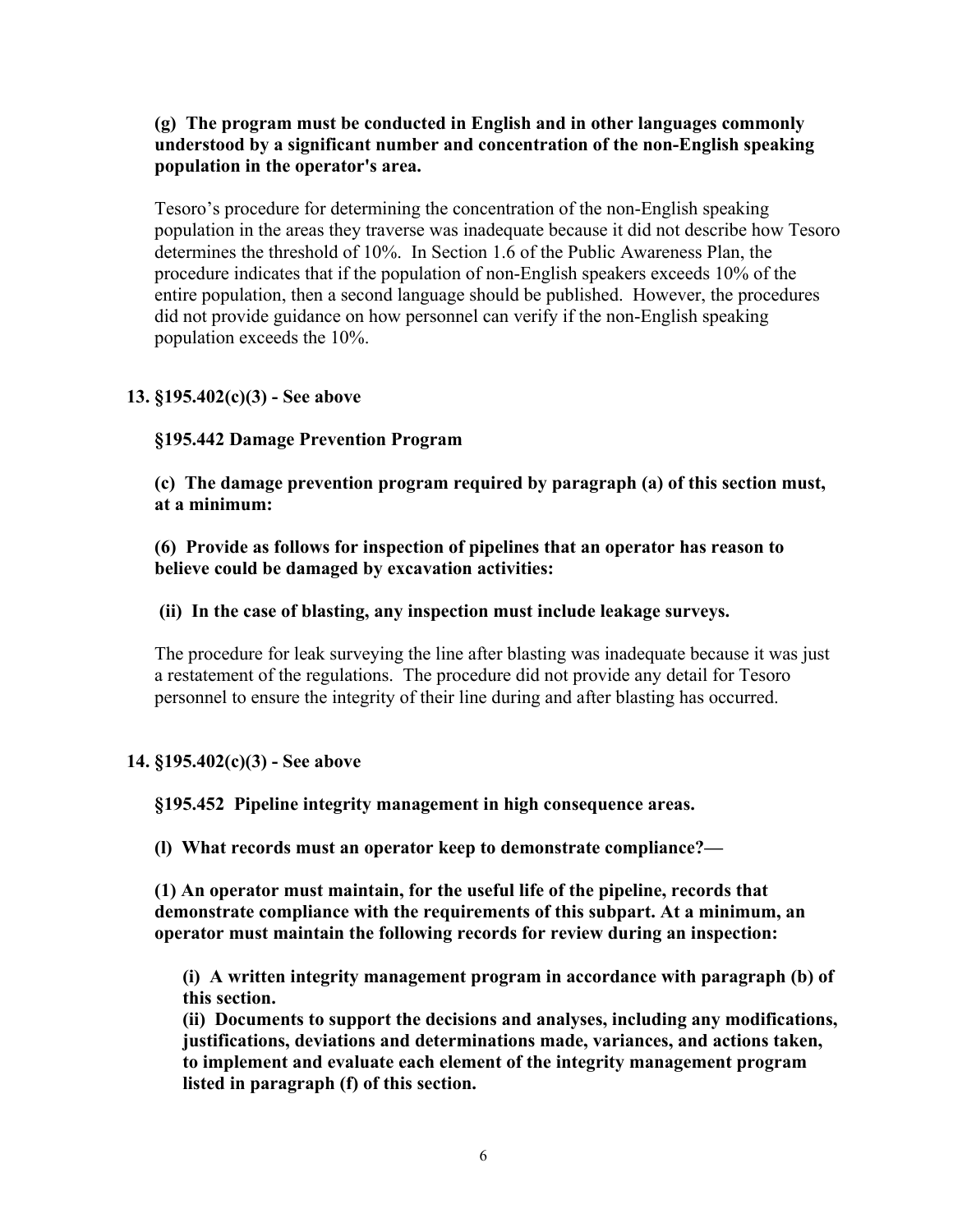The Integrity Management (IM) Plan did not have procedures for any record keeping requirements.

**15. §195.402(c)(3) – See above** 

**§195.555 What are the qualifications for supervisors?** 

**You must require and verify that supervisors maintain a thorough knowledge of that portion of the corrosion control procedures established under Sec. 195.402(c)(3) for which they are responsible for insuring compliance.** 

The procedure for qualification of supervisors was inadequate because the procedure did not define clearly how Tesoro is going to meet this regulation. Section 2.2.3 indicates that supervisors in charge of cathodic protection (CP) need to have training included in Phase 1 – Levels 3, 4, and 5. However, there is no description of what Phase 1 – Level 3, 4 or 5 means. Additionally, Section 2.12.1 should reference 2.2.3.

**16. §195.402(c)(3) -See above** 

**§195.567 Which pipelines must have test leads and what must I do to install and maintain the leads?** 

**(b) Installation. You must install test leads as follows:** 

**(1) Locate the leads at intervals frequent enough to obtain electrical measurements indicating the adequacy of cathodic protection.** 

**(2) Provide enough looping or slack so backfilling will not unduly stress or break the lead and the lead will otherwise remain mechanically secure and electrically conductive.** 

**(3) Prevent lead attachments from causing stress concentrations on pipe.** 

**(4) For leads installed in conduits, suitably insulate the lead from the conduit.** 

**(5) At the connection to the pipeline, coat each bared test lead wire and bared metallic area with an electrical insulating material compatible with the pipe coating and the insulation on the wire.** 

The procedures in the O&M manual for this requirement were inadequate because in Section 2.12.1.9, the procedure did not reference Section 2.4 in the Corrosion Control standard operating procedure (SOP).

## **17. §195.402(c)(3) - See above**

**§195.573 What must I do to monitor external corrosion control?**

**(a) Protected pipelines. You must do the following to determine whether cathodic protection required by this subpart complies with Sec. 195.571:**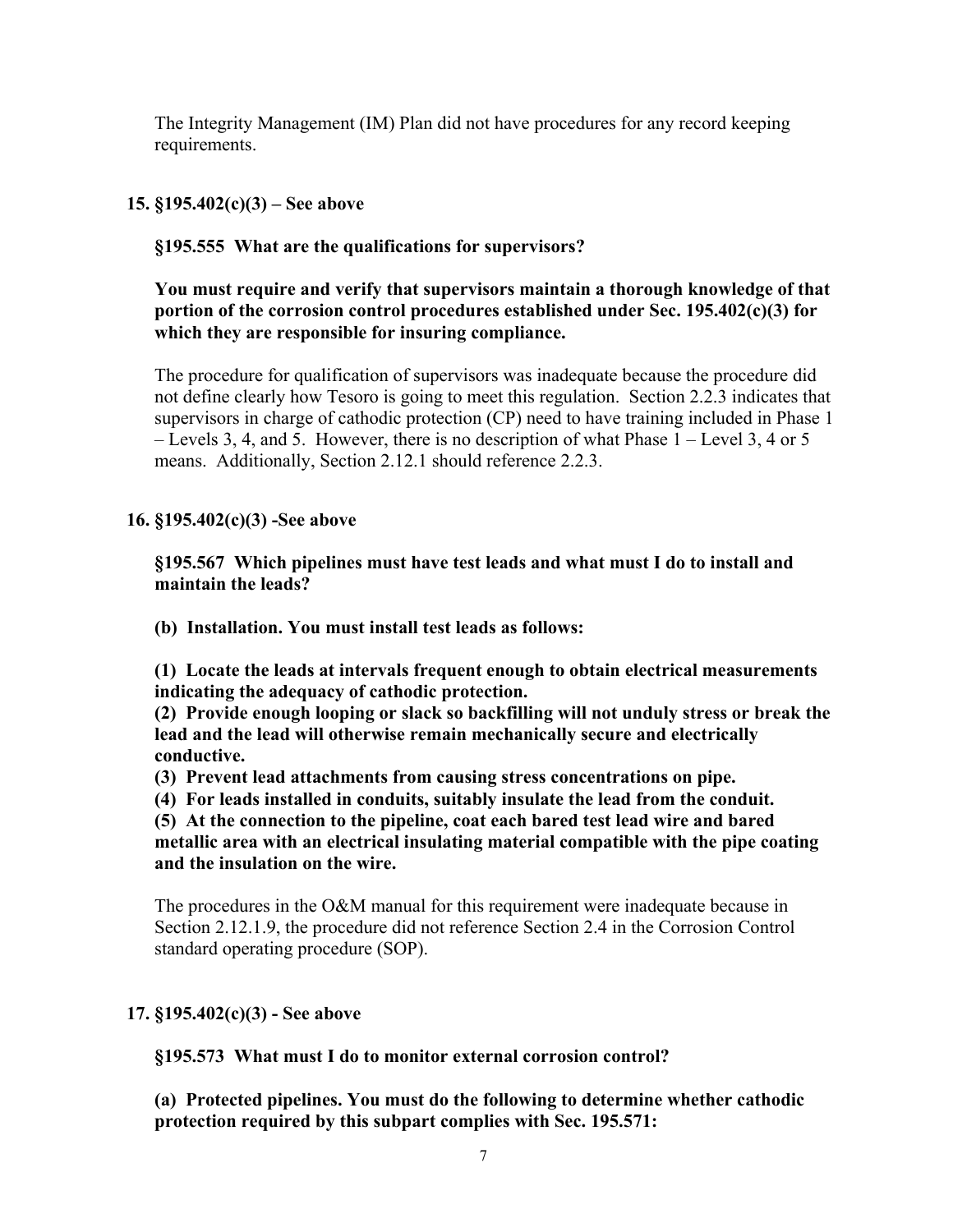**(1) Conduct tests on the protected pipeline at least once each calendar year, but with intervals not exceeding 15 months. However, if tests at those intervals are impractical for separately protected short sections of bare or ineffectively coated pipelines, testing may be done at least once every 3 calendar years, but with intervals not exceeding 39 months.** 

In Section 2.12.1.7, the procedure is inadequate because it does not reference the Corrosion Standard Operating Procedures (SOP). Additionally, the SOPs do not contain any step by step procedures as CP work is performed by contractors. The contractor that is doing the work may have procedures (as part of the OQ qualification process); however, Tesoro did not receive copies of those procedures for review and approval and/or reference them in the O&M.

### **18. §195.402(c)(3) - See above**

 **§195.573 What must I do to monitor external corrosion control?** 

**c) Rectifiers and other devices. You must electrically check for proper performance each device in the first column at the frequency stated in the second column.** 

| <b>Device</b>                                           | <b>Check frequency</b>                                                                           |
|---------------------------------------------------------|--------------------------------------------------------------------------------------------------|
| <b>Rectifier</b>                                        | At least six times each calendar year, but with<br>intervals not exceeding $2\frac{1}{2}$ months |
| <b>Reverse current switch</b>                           |                                                                                                  |
| DiodeInterference bond                                  |                                                                                                  |
| whose failure would jeopardize<br>structural protection |                                                                                                  |
| Other interference bond                                 | At least once each calendar year, but with intervals<br>not exceeding 15 months.                 |

In Section 2.12.1.7, the procedure is inadequate because it does not contain any step by step procedures to check a rectifier.

#### **19. §195.402(c)(3) - See above**

 **§195.573 What must I do to monitor external corrosion control?**

**d) Breakout tanks. You must inspect each cathodic protection system used to control corrosion on the bottom of an aboveground breakout tank to ensure that operation and maintenance of the system are in accordance with API RP 651 (incorporated by reference, see § 195.3). However, this inspection is not required if you note in the corrosion control procedures established under §195.402(c)(3) why complying with all or certain operation and maintenance provisions of API RP 651 is not necessary for the safety of the tank.**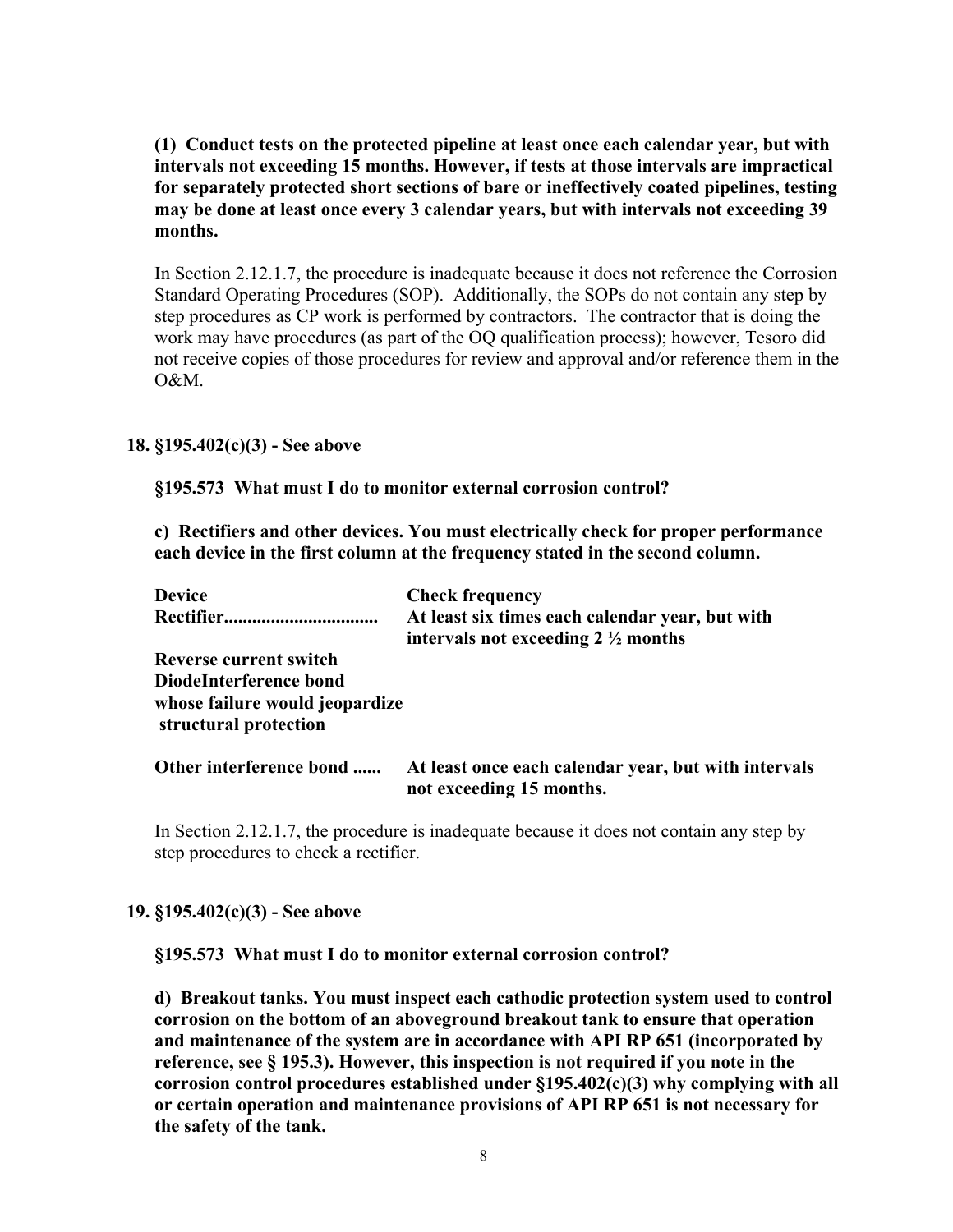The procedures for monitoring CP on breakout tanks were inadequate because it needs more specificity. The procedure did not have guidance, such as where to take the readings.

## **20. §195.402(c)(3) - See above**

#### **§195.583 What must I do to monitor atmospheric corrosion control?**

## **(c) If you find atmospheric corrosion during an inspection, you must provide protection against the corrosion as required by Sec. 195.581.**

The procedures in Section 2.12.3 - Atmospheric Corrosion Control, were inadequate because the procedure needs more verbiage about remedial actions, such as when it should occur and what remedial actions may be taken.

#### **21. §195.402 Procedural manual for operations, maintenance, and emergencies.**

 **(c) Maintenance and normal operations. The manual required by paragraph (a) of this section must include procedures for the following to provide safety during maintenance and normal operations:** 

#### **5) Analyzing pipeline accidents to determine their causes.**

The procedure in Section 4.12.2 – Accident Investigation was inadequate because it did not include a change of custody form for transportation of the failed specimen. The procedure also did not include the use of metallurgical testing protocols.

#### **22. §195.402 Procedural manual for operations, maintenance, and emergencies.**

 **(c) Maintenance and normal operations. The manual required by paragraph (a) of this section must include procedures for the following to provide safety during maintenance and normal operations:** 

#### **(13) Periodically reviewing the work done by operator personnel to determine the effectiveness of the procedures used in normal operation and maintenance and taking corrective action where deficiencies are found.**

The procedure is located in Section 2.16 of the O&M but does not specify how often they are going to do this periodic review. The procedures did not have enough specificity on how Tesoro is going to do this review. Lastly, the procedure did not reference Form 33 as the document of record.

#### **23. §195.402 Procedural manual for operations, maintenance, and emergencies.**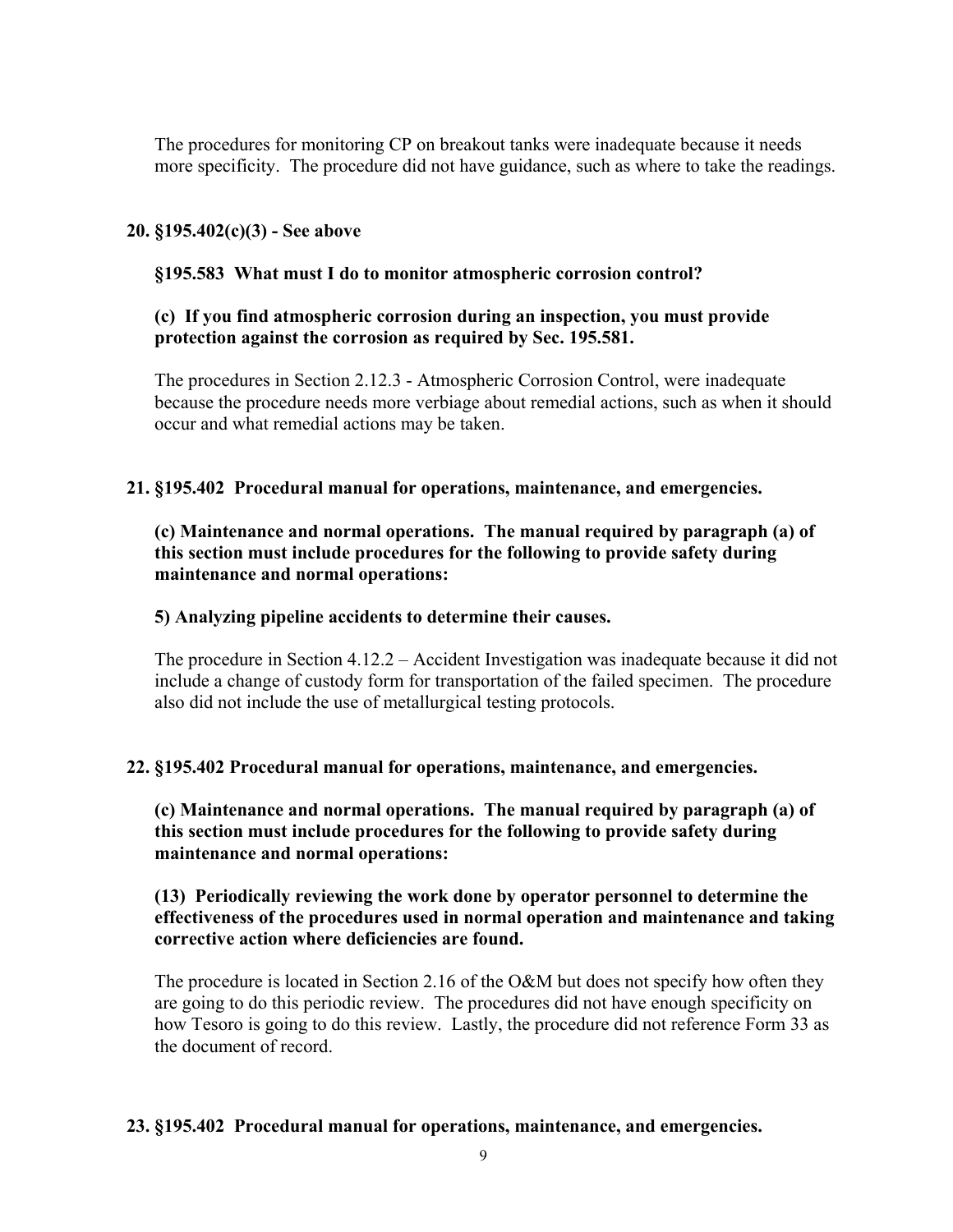## **(d) Abnormal operation. The manual required by paragraph (a) of this section must include procedures for the following to provide safety when operating design limits have been exceeded;**

## **(5) Periodically reviewing the response of operator personnel to determine the effectiveness of the procedures controlling abnormal operation and taking corrective action where deficiencies are found.**

Tesoro's procedures in section 3.12 did not contain enough specificity, such as how often the review is going to be done. Also, the procedure did not reference Form 34 as the document of record.

### **24. §195.402 Procedural manual for operations, maintenance, and emergencies.**

 **(e) Emergencies. The manual required by paragraph (a) of this section must include procedures for the following to provide safety when an emergency condition occurs;** 

**(1) Receiving, identifying, and classifying notices of events which need immediate response by the operator or notice to fire, police, or other appropriate public officials and communicating this information to appropriate operator personnel for corrective action.** 

Tesoro's procedures did not appear to be consistent within the O&M in regards to notification of appropriate personnel and emergency responders. The O&M contained these procedures in two locations: Section 4.5.1 of the O&M and section 4.10.2 in the standard emergency response section. However, they appeared to be inconsistent. Section 4.5.1 indicated that the Supervisor will contact the next level of management in Section 4A.15, and there is no reference to contacting emergency responders if needed. But in section 4.10.2 under the standard emergency response, the procedure indicates that the supervisor will call emergency responders.

#### **25. 195.402(e) - See above**

#### **(9) Providing for a post accident review of employee activities to determine whether the procedures were effective in each emergency and taking corrective action where deficiencies are found.**

The procedures in section 4.12.2 of the O&M manual did not indicate how this review was going to be documented. Also, the procedure did not reference Form 35 as the document of record.

#### **26. §195.402 Procedural manual for operations, maintenance, and emergencies.**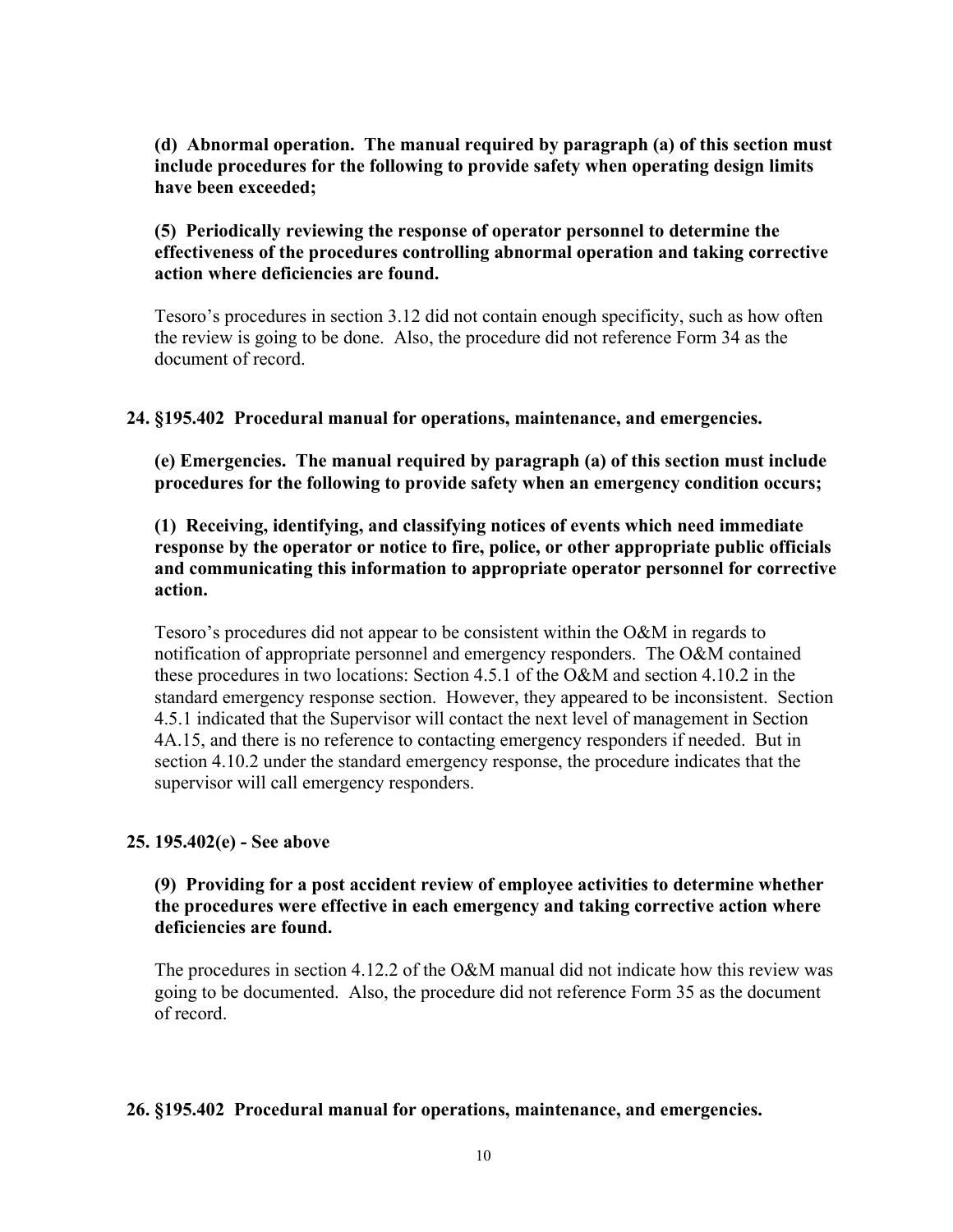**(f) Safety-related condition reports. The manual required by paragraph (a) of this section must include instructions enabling personnel who perform operation and maintenance activities to recognize conditions that potentially may be safety-related conditions that are subject to the reporting requirements of §195.55.** 

 Tesoro's procedure for safety related condition reports was inadequate because the referenced form within the procedure used to document the safety related condition reports is missing the principle address requirement on the form.

### **27. §195.452 Pipeline integrity management in high consequence areas.**

**(f) What are the elements of an integrity management program? An integrity management program begins with the initial framework. An operator must continually change the program to reflect operating experience, conclusions drawn from results of the integrity assessments, and other maintenance and surveillance data, and evaluation of consequences of a failure on the high consequence area. An operator must include, at minimum, each of the following elements in its written integrity management program:** 

### **(3) An analysis that integrates all available information about the integrity of the entire pipeline and the consequences of a failure (see paragraph (g) of this section)**

 In Section 4.4, the procedures were inadequate because there was no guidance on the disposition of information reviewed and discussed during the annual meeting. Any information vetted through the annual review must be incorporated into the required §195.452 (g) information analysis (e.g. a risk model, or other processes used to analyze and integrate information). Additionally, the IM Plan did not include adequate procedures for evaluating pump stations and breakout tanks for the HCAs that could be affected in the event of a spill.

## **28. §195.452(f) (See above)**

### **(4) Criteria for remedial actions to address integrity issues raised by the assessment methods and information analysis (see paragraph (h) of this section);**

The review of the procedures for anomaly repair and temporary pressure reductions identified the following procedures as inadequate:

1) §195.452(h) requires operators to address anomalous conditions and remediate those that could reduce a pipeline's integrity; therefore, procedures are necessary to provide timely discovery of anomalous conditions through integrity assessments. The procedures were insufficient to describe how Tesoro validates inline inspection (ILI) tool performance. For example, in section 6 regarding confirmation digs, the procedure indicates that a confirmation dig "may" be done, and the procedures did not include comparisons of ILI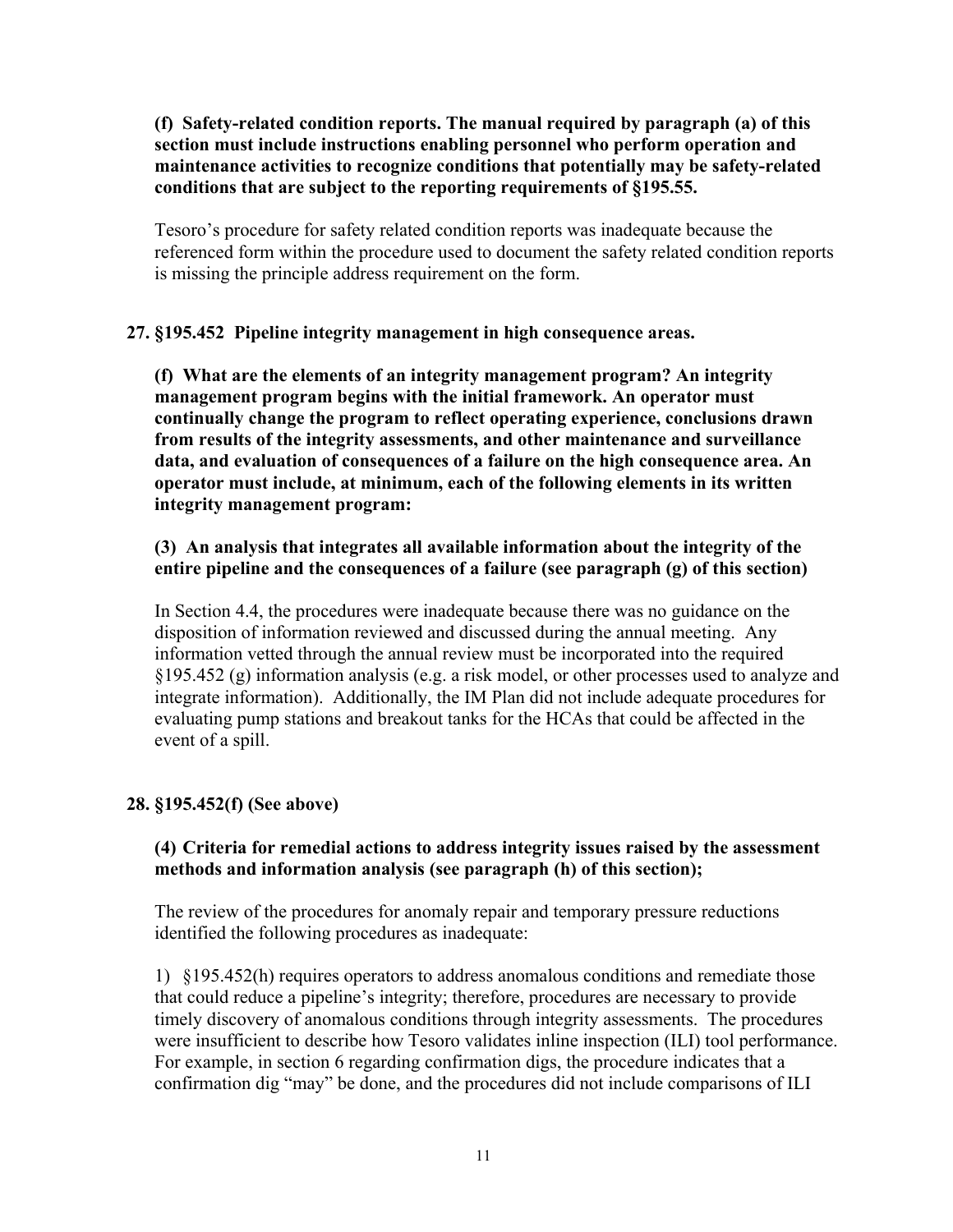data with as-found data when performing confirmation and/or integrity digs on the pipeline.

2) Regarding repairs, Tesoro references the repair matrix from API 1160 for repair methods that are utilized for certain types of defects. However, the footnotes that go along with the repair matrix were not included and should be when following industry standards and practices.

3) The IM Plan indicates that non-destructive testing (NDT), such as radiography, must also be utilized to inspect for cracks or stress corrosion cracking, whenever a susceptible section of pipe is exposed. Magnetic particle inspection and/or ultrasonic techniques are more common practices used to identify and/or size crack-like anomalies, and the procedures did not include these as NDT methods where applicable.

 4) In section 7.4 and 7.5, the procedure indicates that in the event that a pressure reduction is necessary, the amount of the reduction will be based on an ASME B31G calculation (ASME B31G *"Manual for Determining the Remaining Strength of Corroded Pipelines"*). However, there are anomalies types where ASME B31G would not be applicable; therefore, the procedure should describe the pressure reduction for those situations as well (e.g. a minimum 20% reduction in operating pressure for immediate repair conditions, etc.).

#### **29. §195.452(f) (See above)**

## **(5) A continual process of assessment and evaluation to maintain a pipeline's integrity (see paragraph (j) of this section);**

The procedure in Section 6.0 - Integrity Assessments was inadequate because it did not indicate how Tesoro selects ILI assessment methods. Specifically, the plan did not indicate that a geometry tool would be utilized with an MFL tool in order to detect deformation anomalies as well as corrosion anomalies [see  $\S 195.452(i)(5)(i)$ ].

## **30. §195.452(f) (See above)**

## **(6) Identification of preventive and mitigative measures to protect the high consequence area (see paragraph (i) of this section);**

 The procedure in Section 8 for preventive and mitigative (P&M) measures indicates that a risk assessment is used to determine what additional measures are needed. At the time of PHMSA's inspection, Tesoro was utilizing the existing normal O&M requirements as P&M measures, since the line was recently constructed. However, the procedure did not require an analysis to identify additional measures to enhance public safety or environmental protection [see§195.452(i)], including a decision basis for selecting and implementing certain P&M measures.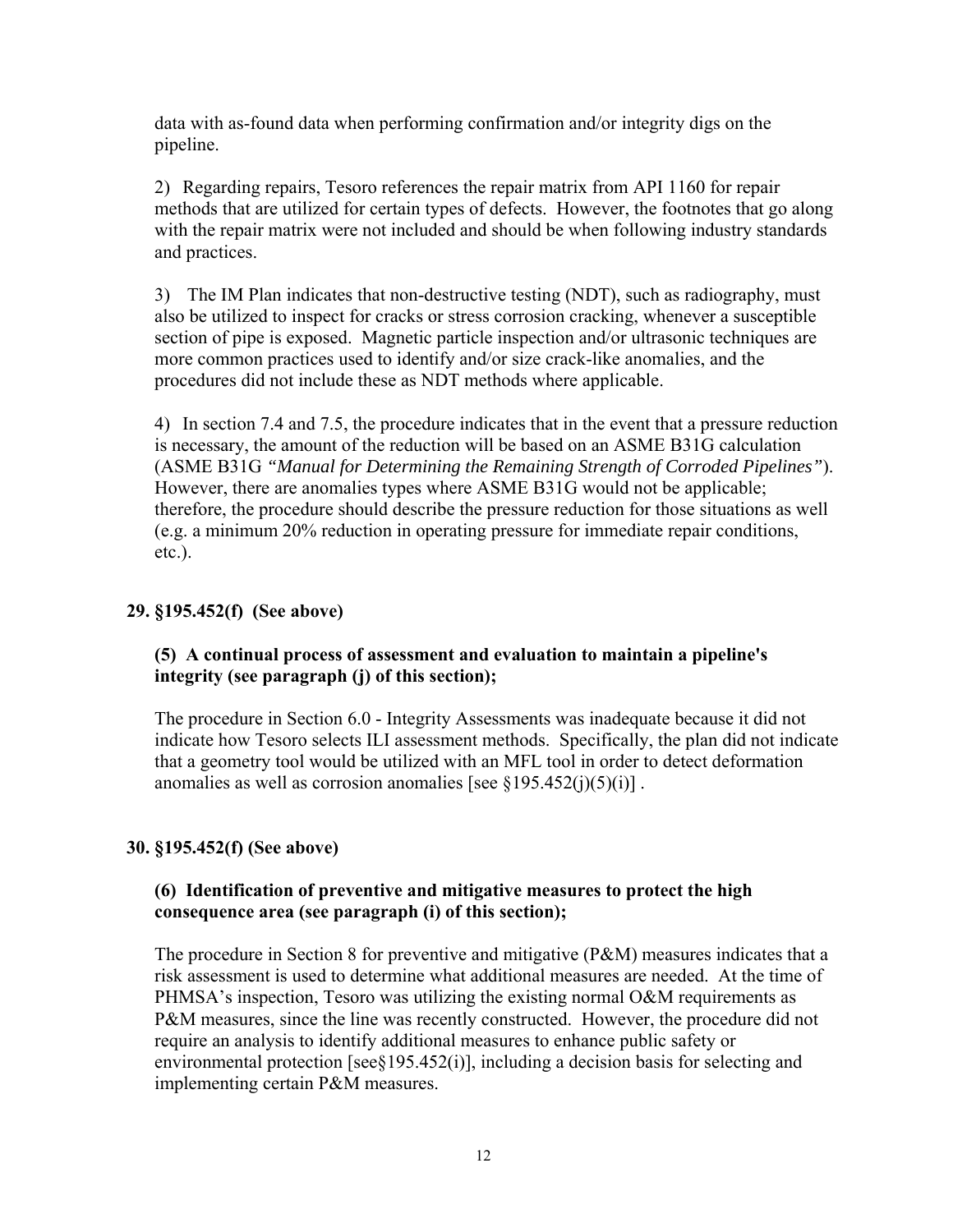#### **31. §195.505 Qualification program.**

#### **Each operator shall have and follow a written qualification program. The program shall include provisions to:**

#### **(b) Ensure through evaluation that individuals performing covered tasks are qualified;**

 Tesoro's Operator Qualification (OQ) Plan was inadequate because the procedures did not take into account what to do in acquisitions or mergers.

### **32. §195.505 (See Above)**

## **(h) After December 16, 2004, provide training, as appropriate, to ensure that individuals performing covered tasks have the necessary knowledge and skills to perform the tasks in a manner that ensures the safe operation of pipeline facilities;**

 Tesoro's OQ Plan was inadequate because it did not contain any procedures to provide training for the covered tasks.

### **33. §195.505 (See Above)**

## **(i) After December 16, 2004, notify the Administrator or a state agency participating under 49 U.S.C. Chapter 601 if the operator significantly modifies the program after the Administrator or state agency has verified that it complies with this section.**

 Tesoro's OQ Plan was inadequate because the procedures do not specify that any notification will be done when a significant change has occurred in the OQ plan.

#### Response to this Notice

This Notice is provided pursuant to 49 U.S.C. § 60108(a) and 49 C.F.R. § 190.237. Enclosed as part of this Notice is a document entitled *Response Options for Pipeline Operators in Compliance Proceedings*. Please refer to this document and note the response options. Be advised that all material you submit in response to this enforcement action is subject to being made publicly available. If you believe that any portion of your responsive material qualifies for confidential treatment under 5 U.S.C. 552(b), along with the complete original document you must provide a second copy of the document with the portions you believe qualify for confidential treatment redacted and an explanation of why you believe the redacted information qualifies for confidential treatment under 5 U.S.C. 552(b). If you do not respond within 30 days of receipt of this Notice, this constitutes a waiver of your right to contest the allegations in this Notice and authorizes the Associate Administrator for Pipeline Safety to find facts as alleged in this Notice without further notice to you and to issue a Final Order.